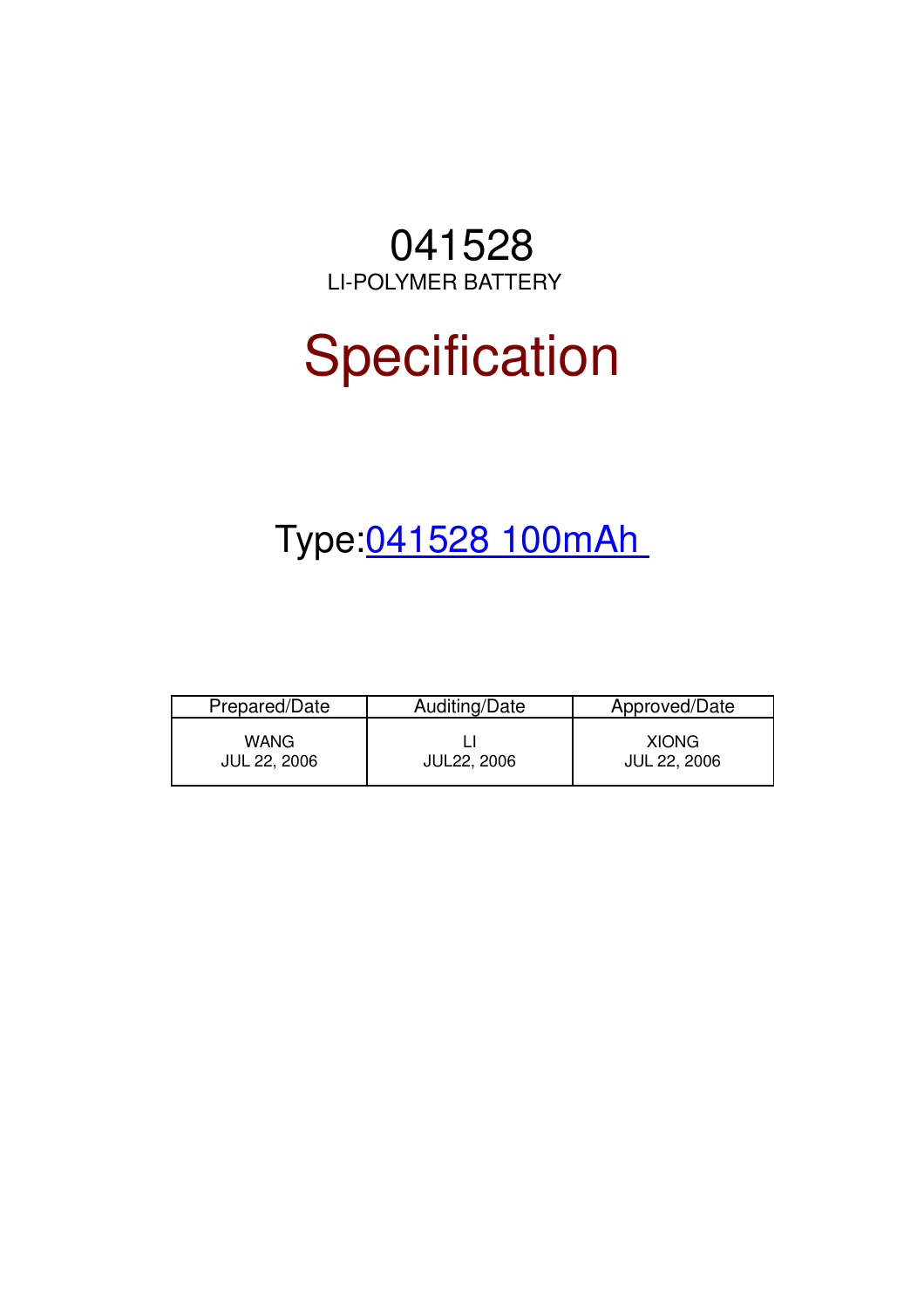|                                                     | Doc. No.           | 2006.7.22 |
|-----------------------------------------------------|--------------------|-----------|
| <b>UNIONFORTUNE</b><br><b>PRODUCT SPECIFICATION</b> | <b>Edition No.</b> | 2.0       |
|                                                     | Sheet              | $^1/6$    |

#### **1Scope**

This product specification describes UNIONFORTUNE polymer lithium-ion battery. Please using the test methods that recommend in this specification. If you have any opinions or advices about the test items and methods, please contact us. Please read the cautions recommended in the specifications first, take the credibility measure of the cell's using.

# **2Product Type, Model and Dimension**

- 2.1 Type Polymer lithium-ion battery
- 2.2 Model 041528
- 2.3 Cell Dimension(Max, Thickness×Width×Length mm<sup>3</sup>) 1x15×28

Pack Dimension(Max, Thickness×Width×Length mm<sup>3</sup>) None

#### **3Specification**

| Item                              |                | Specifications                              | Remark                                           |
|-----------------------------------|----------------|---------------------------------------------|--------------------------------------------------|
| Nominal Capacity                  |                | $100$ mAh                                   | $0.2C5A$ discharge                               |
| Nominal Voltage                   |                | 3.7V                                        | Average Voltage at 0.2C <sub>5</sub> A discharge |
| <b>Charge Current</b>             |                | Standard $0.2$ C <sub>5</sub> A Max $1C_5A$ | Working temperature 0 40                         |
| Charge cut-off Voltage            |                | $4.20 \pm 0.03 V$                           |                                                  |
| <b>Standard Discharge Current</b> |                | 0.2C <sub>5</sub> A                         | Working temperature -20 60                       |
| Max Discharge Current             |                | 2.0C <sub>5</sub> A                         | Working temperature 0 60                         |
| Discharge cut-off Voltage         |                | 2.75V                                       |                                                  |
| Cell Voltage<br>Impedance         |                | $3.7 - 3.9$ V                               | When leave factory                               |
|                                   |                | $\leq 25 \text{ mA}$                        | AC 1KHz after 50% charge                         |
| Weight                            |                | Approx: $10g$                               |                                                  |
|                                   | $\leq 1$ month | $-2045$                                     |                                                  |
| Storage<br>temperature            | $\leq$ 3month  | 0 30                                        |                                                  |
|                                   | $\leq$ 6month  | $20 \pm 5$                                  | Best $20\pm 5$ for long-time storage             |
| Storage humidity                  |                | $65\pm20\%$ RH                              |                                                  |

# **4General Performance**

**Definition of Standard charging method** At 20±5 charging the cell initially with constant current 0.2C<sub>5</sub>A till voltage 4.2V, then with constant voltage 4.2V till current declines to  $0.05C<sub>5</sub>A$ .

| <b>Test Methods</b><br><b>Item</b> |                                         | Performance                                                                                                                                                                                                                                                |                   |
|------------------------------------|-----------------------------------------|------------------------------------------------------------------------------------------------------------------------------------------------------------------------------------------------------------------------------------------------------------|-------------------|
| 4.1                                | 0.2C Capacity                           | After standard charging, laying the battery 0.5h, then discharging at<br>$0.2C5A$ to voltage 2.75V, recording the discharging time.                                                                                                                        | $\geq 300$ min    |
| 4.2                                | 1C Capacity                             | After standard charging, laying the battery 0.5h, then discharging at<br>$1C5A$ to voltage 2.75V, recording the discharging time.                                                                                                                          | $\geq 51$ min     |
| 4.3                                | Cycle Life                              | Constant current $1C_5A$ charge to 4.2V, then constant voltage charge<br>to current declines to $0.05C_5A$ , stay 5min constant current $1C_5A$<br>discharge to 2.75V stay 5min. Repeat above steps till continuously<br>discharging time less than 36min. | $\geq$ 300 times  |
| 4.4                                | Capability of<br>keeping<br>electricity | 20±5, After standard charging, laying the battery 28 days,<br>discharging at $0.2C5A$ to voltage 2.75V, recording the discharging<br>time.                                                                                                                 | $\geq$ 240 $\min$ |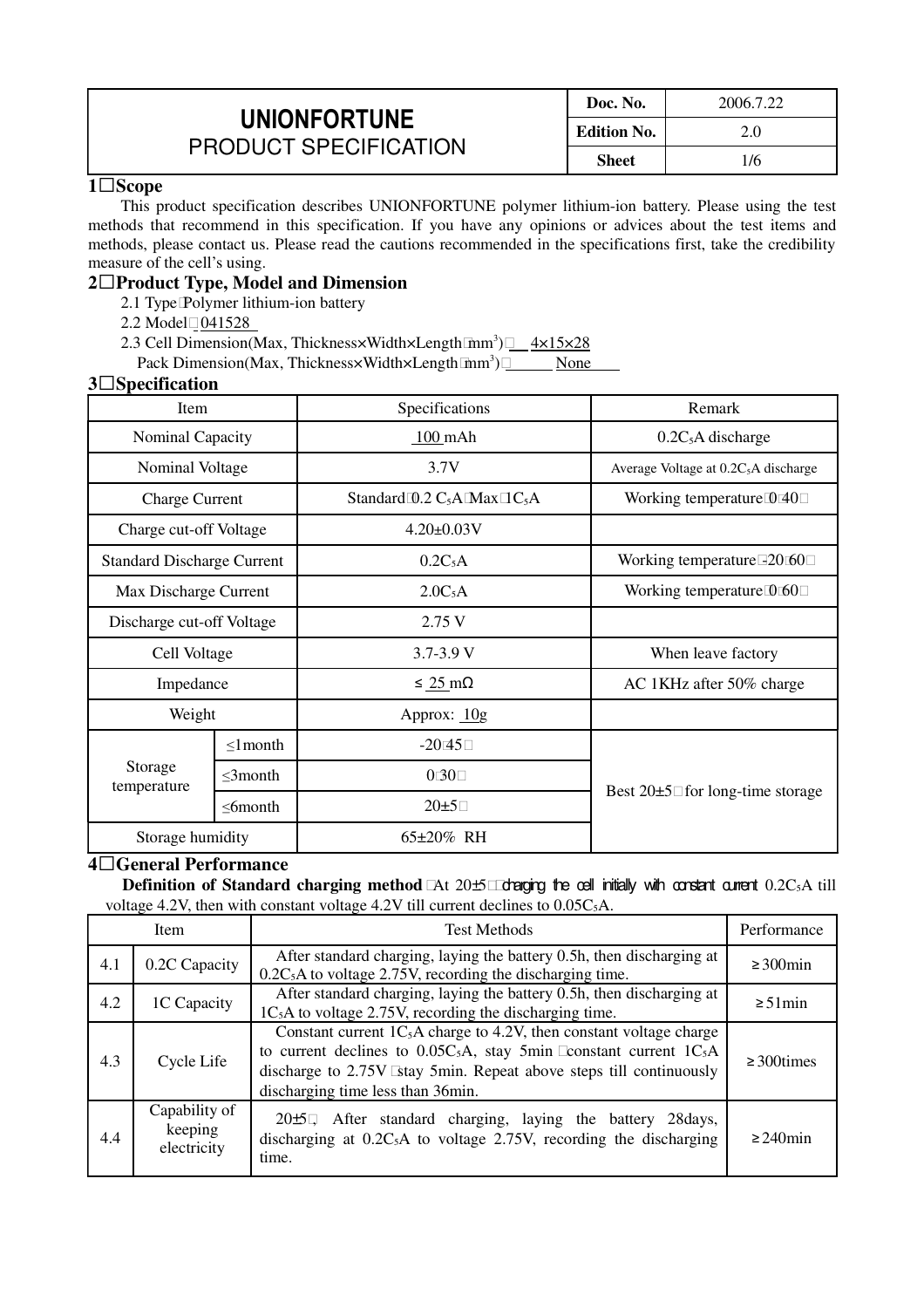| Doc. No.           | 2006.7.22 |  |
|--------------------|-----------|--|
| <b>Edition No.</b> | 2.0       |  |
| <b>Sheet</b>       | 2/6       |  |

# **5Environment Performance**

|     | Item                                    | <b>Test Methods</b>                                                                                                                                          | Performance                                                |
|-----|-----------------------------------------|--------------------------------------------------------------------------------------------------------------------------------------------------------------|------------------------------------------------------------|
| 5.1 | High<br>temperature                     | After standard charging, laying the battery 4h at 60,<br>then discharging at $0.2C_5A$ to voltage 2.75V, recording the<br>discharging time.                  | $\geq$ 270 $\min$                                          |
| 5.2 | Low<br>temperature                      | After standard charging, laying the battery 4h at 0.2C <sub>5</sub> A,<br>then discharging at $0.2C_5A$ to voltage 2.75V, recording the<br>discharging time. | $\geq$ 210 min                                             |
| 5.3 | Constant<br>humidity and<br>temperature | After standard charging, laying the battery 48h at 40±2,<br>$H \boxtimes 2\%$ . Recording 0.2C <sub>5</sub> A discharging time                               | No distortion<br>No electrolytes leakage<br>$\geq$ 270 min |
| 5.4 | Temperature<br>shock                    | After standard charging, battery stored at -20 for 2<br>hours, then stored at 50 for 2 hours. Repeat 10 times.                                               | No electrolytes leakage                                    |

# **6Mechanical Performance**

|     | Item             | <b>Test Methods</b>                                                                                                                                                                                                                                            | Performance                                                             |
|-----|------------------|----------------------------------------------------------------------------------------------------------------------------------------------------------------------------------------------------------------------------------------------------------------|-------------------------------------------------------------------------|
| 6.1 | <b>Vibration</b> | After standard charging, put battery on the vibration<br>table. 30 min experiment from X, Y, Z axis. Scan rate: 1<br>oct/min; Frequency 10-30Hz, Swing 0.38mm; Frequency 30-<br>55Hz, Swing 0.19mm.                                                            | No influence to batteries'<br>electrical performance and<br>appearance. |
| 6.2 | Collision        | After vibration test, batteries were laying on the vibration<br>table about X, Y, Z axis. Max frequency acceleration:<br>$100 \text{m/s}^2$ ; collision times per minutes: $40 \text{~}80$ ; frequency<br>keeping time 16ms; all collision times $1000\pm10$ . | No influence to batteries'<br>electrical performance and<br>appearance. |
| 6.3 | Drop             | Random drop the battery from 10m height onto concrete<br>one times.                                                                                                                                                                                            | No explosion or fire.                                                   |

# **7Safety Test**

Test conditions The following tests must be measured at flowing air and safety protection conditions. All batteries must standard charge and lay 24h.

|     | Item           | <b>Test Methods</b>                                                                                                                                                                                                     | Performance           |
|-----|----------------|-------------------------------------------------------------------------------------------------------------------------------------------------------------------------------------------------------------------------|-----------------------|
| 7.1 | Over charge    | At $20\pm$ , charging batteries with constant current $3C_5A$<br>to voltage 4.8V, then with constant voltage 4.8V till current<br>decline to 0. Stop test till batteries' temperature 10 lower<br>than max temperature. | No explosion or fire  |
| 7.2 | Over discharge | At $20\pm$ , discharge battery with $0.2C_5A$ continuously<br>$12.5h$ .                                                                                                                                                 | No explosion or fire  |
| 7.3 | Short-circuit  | At 20±5, connect batteries' anode and cathode by wire<br>which impedance less than $50 \text{m}\Omega$ , keep $6h$ .                                                                                                    | No explosion or fire. |
| 7.4 | Extrusion      | At 20±5, put the battery in two parallel steal broad, add<br>pressure 13 kN.                                                                                                                                            | No explosion or fire  |
| 7.5 | Thermal shock  | Put the battery in the oven. The temperature of the oven<br>is to be raised at $5\pm 1$ per minute to a temperature of $130\pm 2$<br>and remains 60 minutes.                                                            | No explosion or fire. |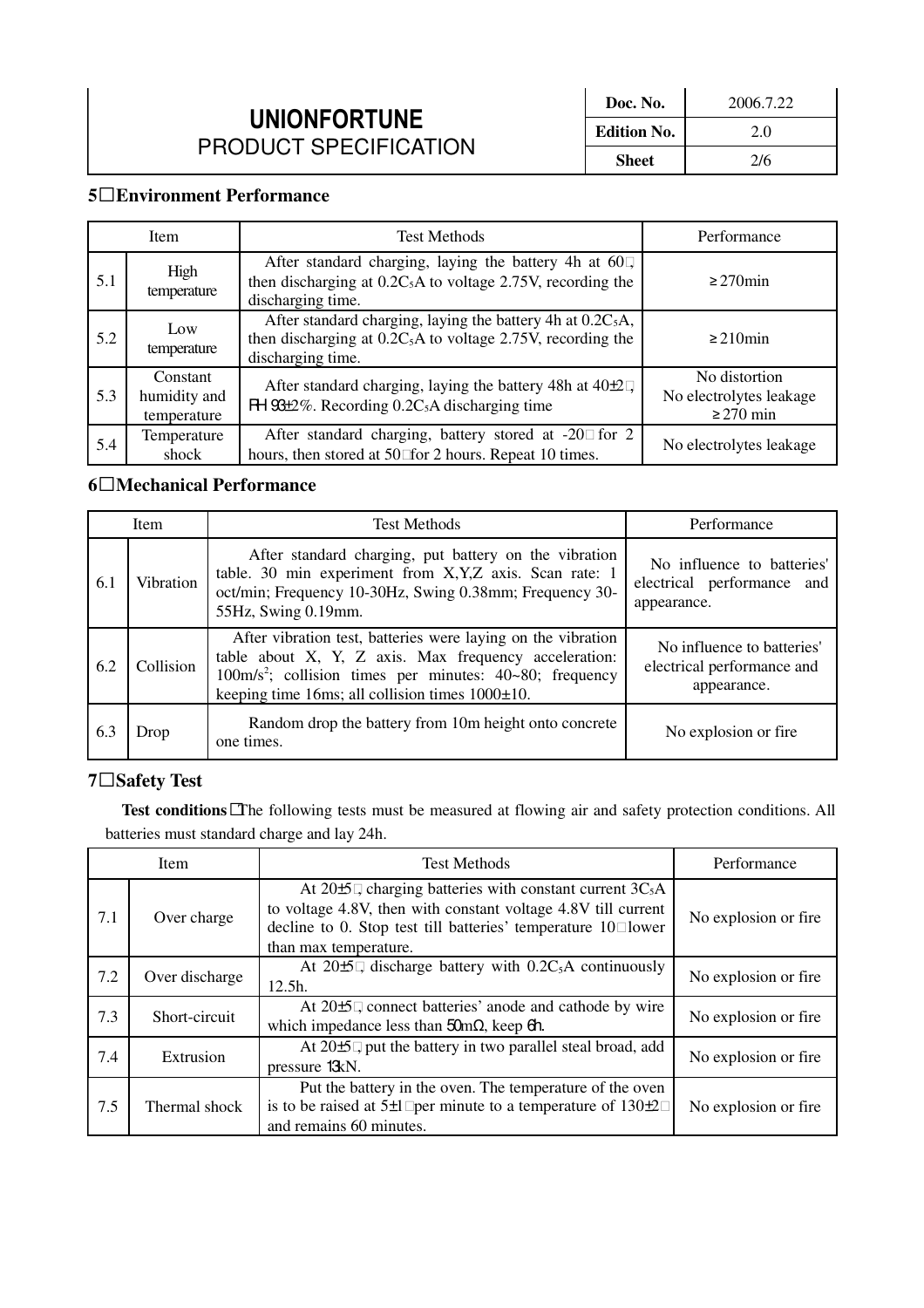|                                                     | Doc. No.     | 2006.7.22 |
|-----------------------------------------------------|--------------|-----------|
| <b>UNIONFORTUNE</b><br><b>PRODUCT SPECIFICATION</b> | Edition No.  | 2.0       |
|                                                     | <b>Sheet</b> | 3/6       |

## **8Cautions**

#### 1. **Cautions of batteries' operation**

The batteries must be careful of proceed the operation for it's soft package.

Aluminum packing materials

- The aluminum packing material was easily damaged by the sharp edge part, such as nickel-tabs. forbid to use the sharp part touching the battery;
	- should cleaning working condition, avoiding the sharp edge part existence;
	- forbid to pierce the battery with nail and other sharp items;
	- the battery was forbidden with metal, such as necklace, hairpin etc in transportation and storage.

#### Sealed edge

Sealing edge is very easily damaged and don't bend it.

The Al interlayer of package has good electric performance. It's forbidden to connect with exterior component for preventing short-circuits.

#### Folding edge

The folding edge is formed in batteries' processes and passed all hermetic tests, don't open or deform it. The Al interlayer of package has good electric performance. It's forbidden to connect with exterior component for preventing short-circuits.

-Tabs

The batteries' tabs are not so stubborn especially for aluminum tabs. Don't bend tabs.

Mechanical shock Don't fall, hit, bent the batteries' body.

Short-circuit

Short-circuit is strictly prohibited. It should damage batteries badly.

#### 2. **Standard Test Environment for polymer lithium-ion batteries**

Environment temperature: 20±5 Humidity: 45-85%

#### **3. Cautions of charge & discharge**

charge

Charging current should be lower than values that recommend below. Higher current and voltage charging may cause damage to cell electrical, mechanical, safety performance and could lead heat generation or leakage.

Batteries charger should charging with constant current and constant voltage mode;

Charging current should be lower than (or equal to  $)1C_5A$ ;

Temperature 040 is preferred when charging;

Charging voltage must be lower than 4.25V.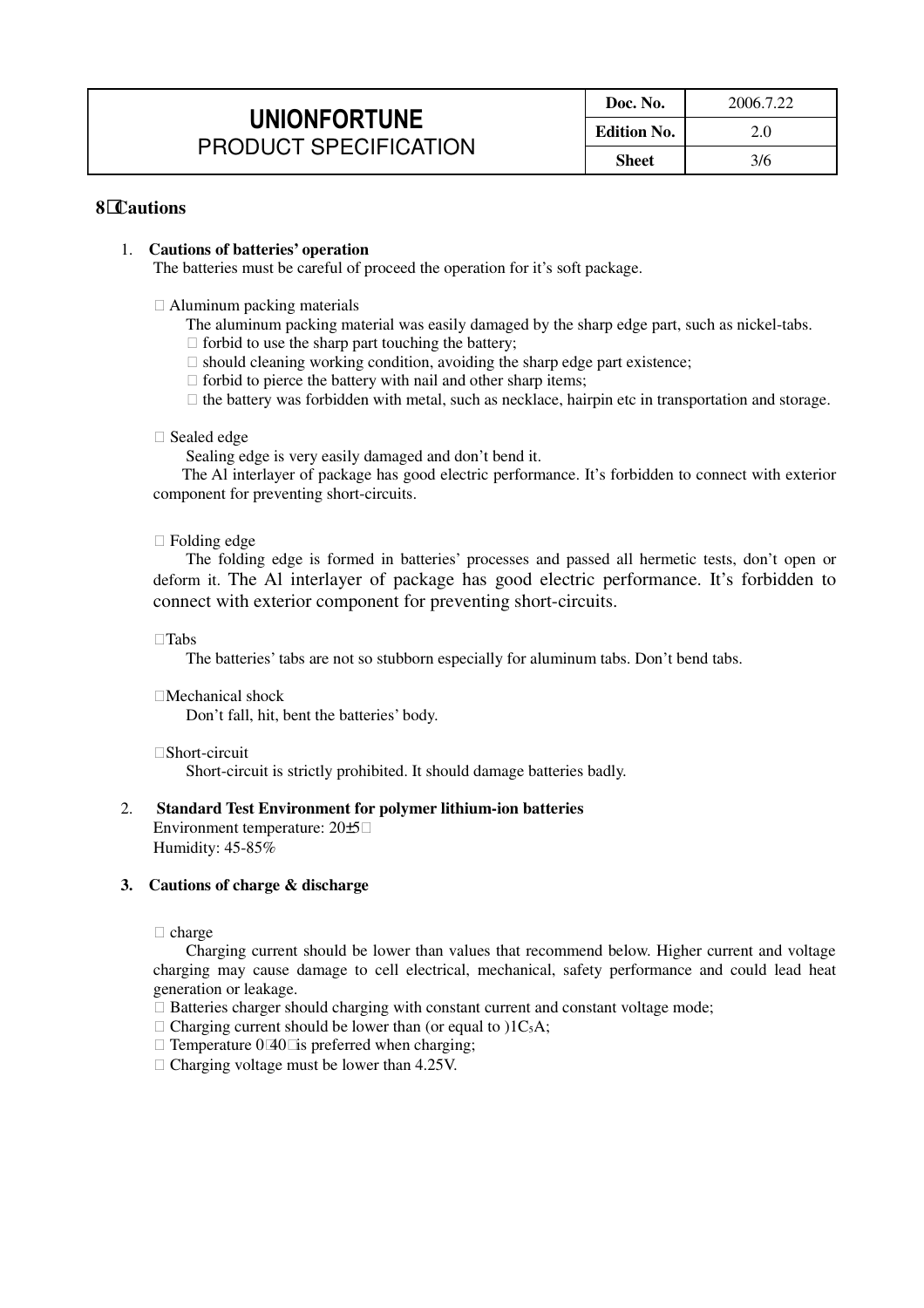|                              | Doc. No.           | 2006.7.22 |
|------------------------------|--------------------|-----------|
| <b>UNIONFORTUNE</b>          | <b>Edition No.</b> |           |
| <b>PRODUCT SPECIFICATION</b> | Sheet              | 4/6       |

#### discharge

Discharging current must be lower than (or equal to  $2C_5A$ ;

Temperature  $0\,60$  is preferred when discharging;

Discharging voltage must not be lower than 2.75V.

over-discharge

It should be noted that the cell would be at an over-discharge state by its self-discharge. In order to prevent over-discharge, the cell shall be charged periodically to keeping voltage between 3.6-3.9V. Over-discharge may cause loss of cell performance. It should be noted that the cell would not discharge till voltage lower than 2.5V.

#### **4.Storage of polymer lithium-ion batteries**

The environment of long-time storage: Temperature:  $20\pm 5$ ; Humidity: 45-85%;

Batteries were 40 60% charged.

#### **5.Transportation of polymer lithium-ion batteries**

The batteries should transportation with 10 50% charged states.

#### **6.Others**

Please note cautions below to prevent cells' leakage, heat generation and explosion.

Prohibition of disassembly cells;

Prohibition of cells immersion into liquid such as water or seawater;

Prohibition of dumping cells into fire;

Prohibition of using damaged cells. The cells with a smell of electrolyte or leakage must be placed away from fire to avoid firing.

In case of electrolyte leakage contact with skin, eye, physicians shall flush the electrolyte immediately with fresh water and medical advise is to be sought.

# **9. Notice of Designing Battery Pack**

### 9.1 Pack design

Battery pack should have sufficient strength and battery should be protected from mechanical shock. No sharp edge components should be inside the pack contain the battery.

#### 9.2 PCM design

The overcharge threshold voltage should not be exceed 4.25V.

The over-discharge threshold voltage should not be lower than 2.75V.

The PCM should have short protection function built inside.

#### 9.3 Tab connection

Ultrasonic welding or spot welding is recommended to connect battery with PCM or other parts.

If apply manual solder method to connect tab with PCM, the notice below is very important to ensure battery performance.

The electric iron should be temperature controlled and ESD safe;

Soldering temperature should not exceed 350;

Soldering time should not be longer than 3s, keep battery tab cold down before next soldering;

Soldering times should not exceed 5 times;

Directly heat cell body is strictly prohibited, battery may be damaged by heat above approx. 100.